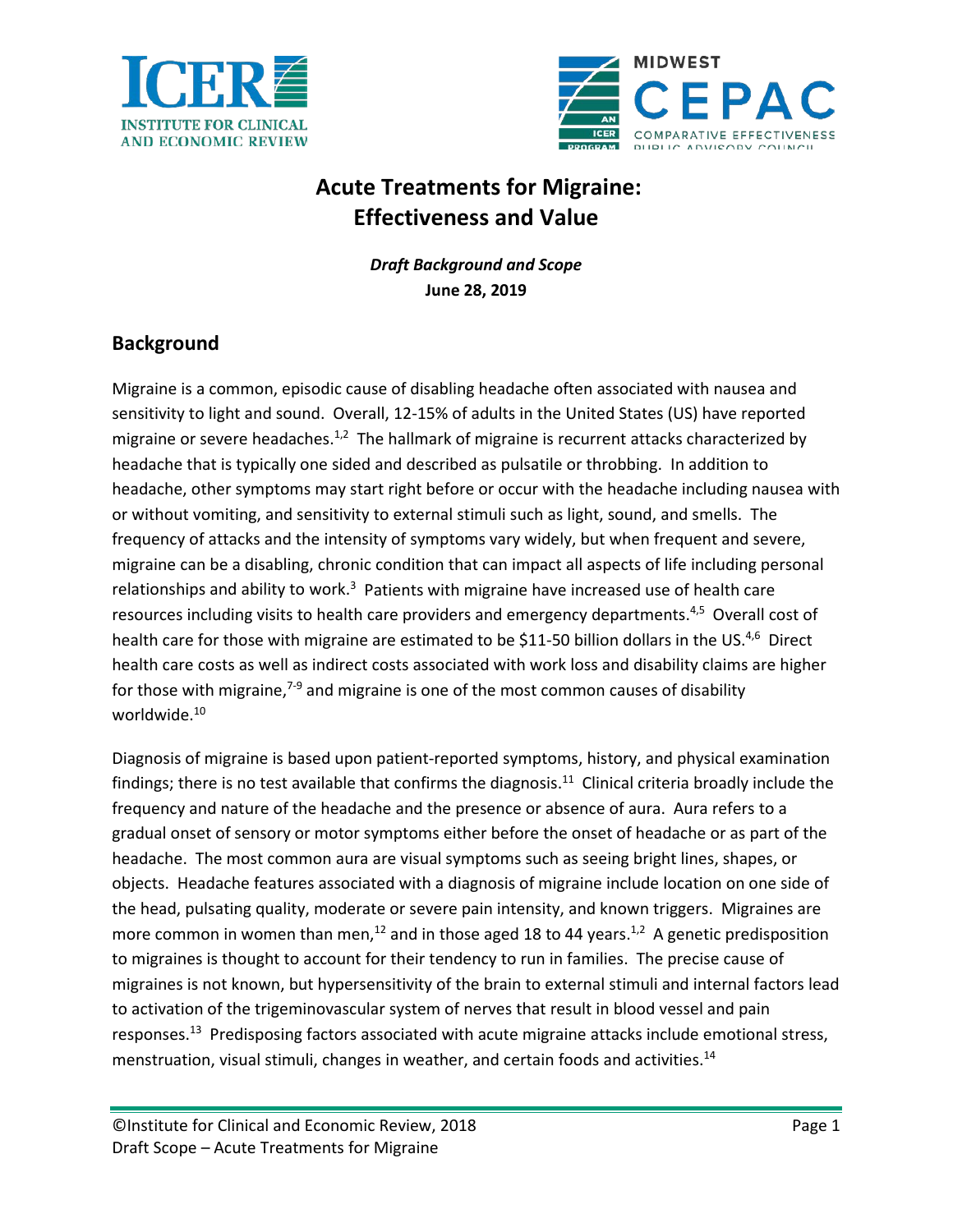Treatment of migraine focuses on quickly aborting episodic symptoms and is usually more effective the sooner it is given.<sup>15</sup> These treatments are referred to by a number of terms including "acute treatment," "abortive treatment," and "symptomatic treatment"; we will use the term "acute treatment" in this document. Early acute treatment is especially helpful for individuals with aura that precede the onset of the headache. The choice of therapy is based upon symptom frequency, severity, and the presence of nausea and vomiting. For individuals with mild symptoms, first-line over-the-counter nonspecific pain medications include aspirin, nonsteroidal anti-inflammatory drugs (NSAIDs) such as ibuprofen and naproxen, and acetaminophen. They are often used in combination preparations along with caffeine. Other strategies such as lying down in a quiet and dark room are also helpful, and a nap or sleep is often associated with relief.

For individuals with moderate or severe symptoms or lack of response to nonspecific pain medications, the use of specific migraine medications is recommended. The most commonly used migraine specific medication class targets the 5-hydroxytryptamine (5-HT) or serotonin receptor. Seven 5-HT 1b/1d agonists or triptans are US Food and Drug Administration (FDA) approved for acute migraine treatment.<sup>13</sup> Triptans are available as pills, nasal sprays, and for injection under the skin, with non-oral routes of administration typically for those with severe headache accompanied by nausea and/or vomiting. Other medications, less commonly used since the introduction of triptans, include ergotamine preparations, barbiturates, and opioids. Side effects and limited efficacy of these drugs, as well as tolerance and misuse for opioids and barbiturates, have led to their being reserved for patient unresponsive to other therapies. For patients with associated nausea and vomiting, antiemetics are used but generally in addition to other medications. For most individuals with migraine, treatment focuses on episodic intervention, but for about a quarter to a third of patients with severe and frequent attacks, medications to prevent migraine attacks are recommended.<sup>15</sup> This is important because medication overuse headache can result from frequent administration of all medications for acute migraine, especially with nonspecific pain medications such as opioids, barbiturates, and combination agents.

Despite available acute treatments, many individuals do not respond to multiple different medications which demonstrates the need for new acute treatment options. For example, studies of triptans often demonstrate response rates of 40-75%, $^{16}$  and decreased response over time can also be seen in some individuals. One new target for therapy is calcitonin gene-related peptide (CGRP). Interest in agents that target CGRP is based upon it being expressed in trigeminal ganglia nerves involved in the vasodilatory component of neurogenic inflammation, and administration of CGRP can trigger acute headache and delayed migraine-like attacks.<sup>[17,](#page-9-14)[18](#page-9-15)</sup> Two new CGRP antagonists, ubrogepant and rimegepant, are under review by the FDA for treatment of acute migraine. Another potential new acute treatment for migraine is lasmiditan, a selective 5-HT 1f agonist.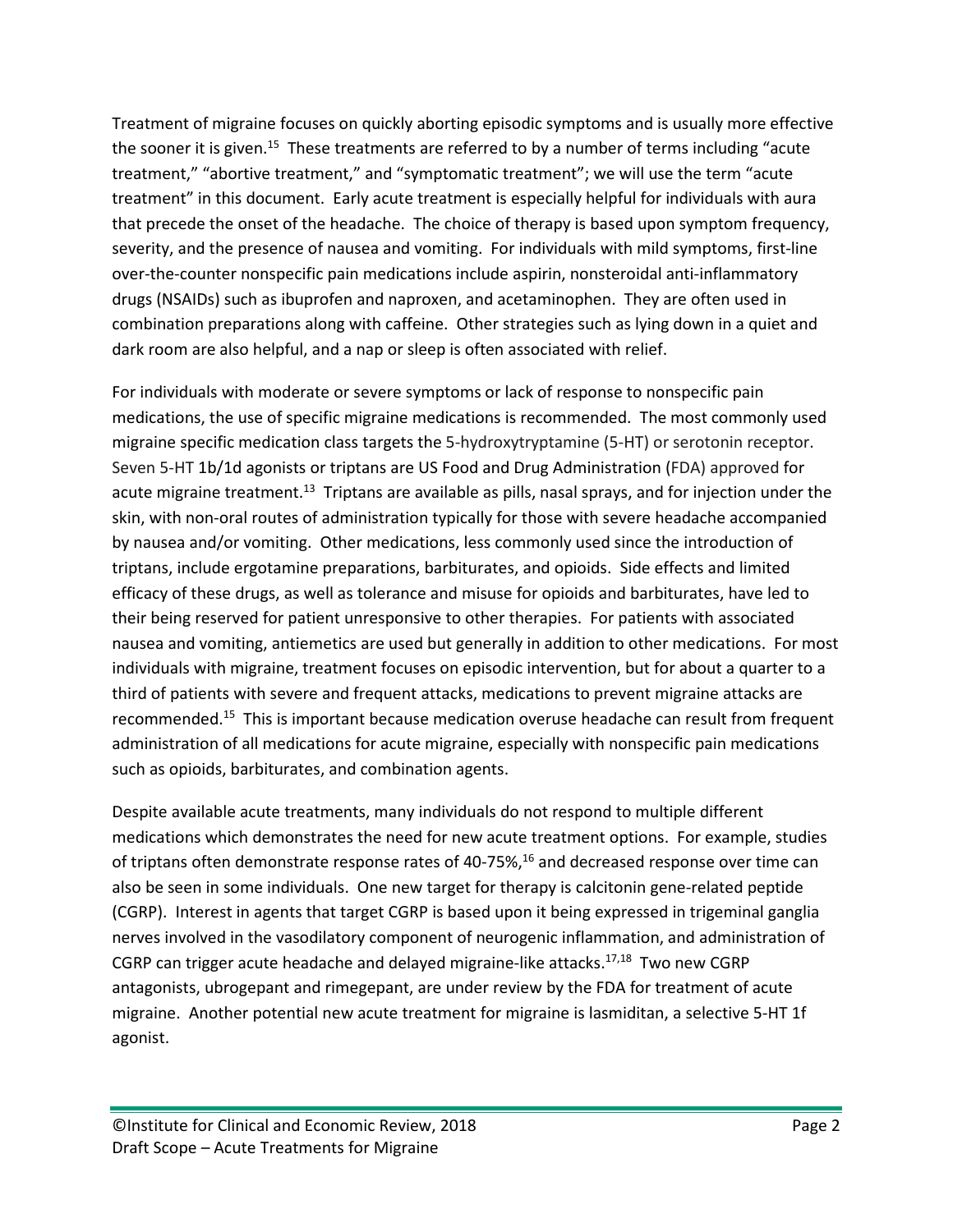## **Stakeholder Input**

This draft scoping document was developed with input from diverse stakeholders, including patients and advocacy groups, clinicians, researchers, and manufacturers of the agents of focus in this review. This document incorporates feedback gathered during preliminary calls with stakeholders and open input submissions from the public. A final scoping document will be posted following a three-week public comment period. ICER looks forward to continued engagement with stakeholders throughout its review and encourages comments to refine our understanding of the clinical effectiveness and value of treatments.

## **Report Aim**

This project will evaluate the health and economic outcomes of lasmiditan, rimegepant, and ubrogepant for acute migraine. The ICER value framework includes both quantitative and qualitative comparisons across treatments to ensure that the full range of benefits and harms – including those not typically captured in the clinical evidence such as innovation, public health effects, reduction in disparities, and unmet medical needs – are considered in the judgments about the clinical and economic value of the interventions.

## **Scope of Clinical Evidence Review**

The proposed scope for this assessment is described on the following pages using the PICOTS (Population, Intervention, Comparators, Outcomes, Timing, and Settings) framework. Evidence will be abstracted from randomized controlled trials as well as high-quality systematic reviews; highquality comparative cohort studies will be considered, particularly for long-term outcomes and uncommon adverse events. Our evidence review will include input from patients and patient advocacy organizations, data from regulatory documents, information submitted by manufacturers, and other grey literature when the evidence meets ICER standards (for more information, see [https://icer-review.org/methodology/icers-methods/icer-value-assessment-framework/grey](https://icer-review.org/methodology/icers-methods/icer-value-assessment-framework/grey-literature-policy/)[literature-policy/\)](https://icer-review.org/methodology/icers-methods/icer-value-assessment-framework/grey-literature-policy/).

All relevant evidence will be synthesized qualitatively or quantitatively. Wherever possible, we will seek out head-to-head studies of the interventions and comparators of interest. Data permitting, we will also consider combined use of direct and indirect evidence in network meta-analyses of selected outcomes. Full details regarding the literature search, screening strategy, data extraction, and evidence synthesis will be provided after the finalized scope in a research protocol published on the Open Science Framework website [\(https://osf.io/7awvd/\)](https://osf.io/7awvd/).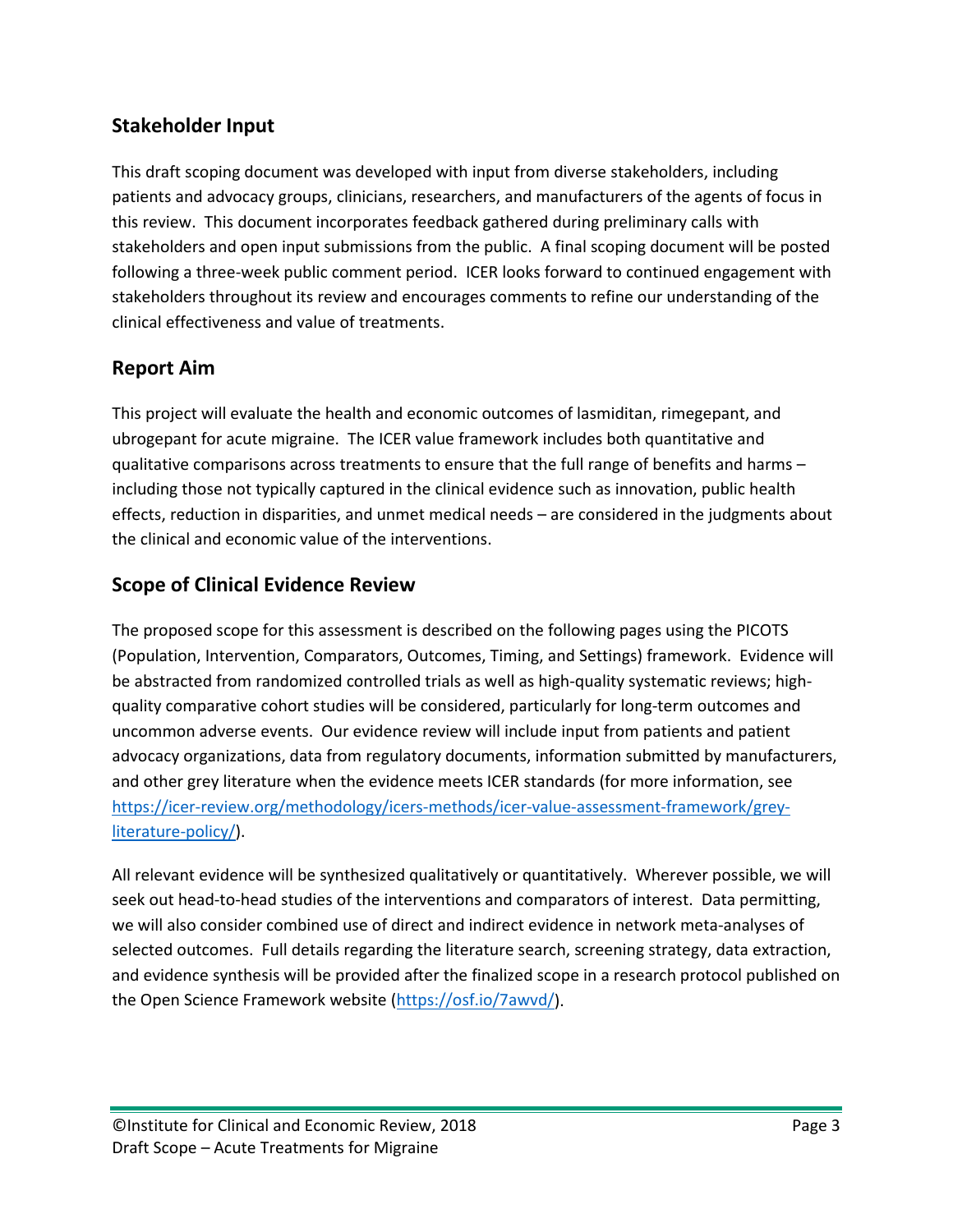## **Analytic Framework**

The general analytic framework for assessment of therapies for acute migraine is depicted in Figure 1.1.



**Figure 1.1. Analytic Framework: Anabolic Therapies for Acute Migraine**

The diagram begins with the population of interest on the left. Actions, such as treatment, are depicted with solid arrows which link the population to outcomes. For example, a treatment may be associated with specific health outcomes. Outcomes are listed in the shaded boxes; those within the rounded boxes are intermediate outcomes (e.g., remission), and those within the squared-off boxes are key measures of benefit (e.g., mortality). The key measures of benefit are linked to intermediate outcomes via a dashed line, as the relationship between these two types of outcomes may not always be validated. Curved arrows lead to the adverse events of treatment which are listed within the blue ellipse.<sup>19</sup>

### *Populations*

The population of focus for this review will be adults ages 18 years and older with a diagnosis of migraine that is not considered to be chronic (<15 headache days per month), with or without aura as specified by the ICHD diagnostic criteria. We will plan to evaluate two sub-populations of patients with migraine:

1. Patients who have attacks that have not responded to non-prescription medicines.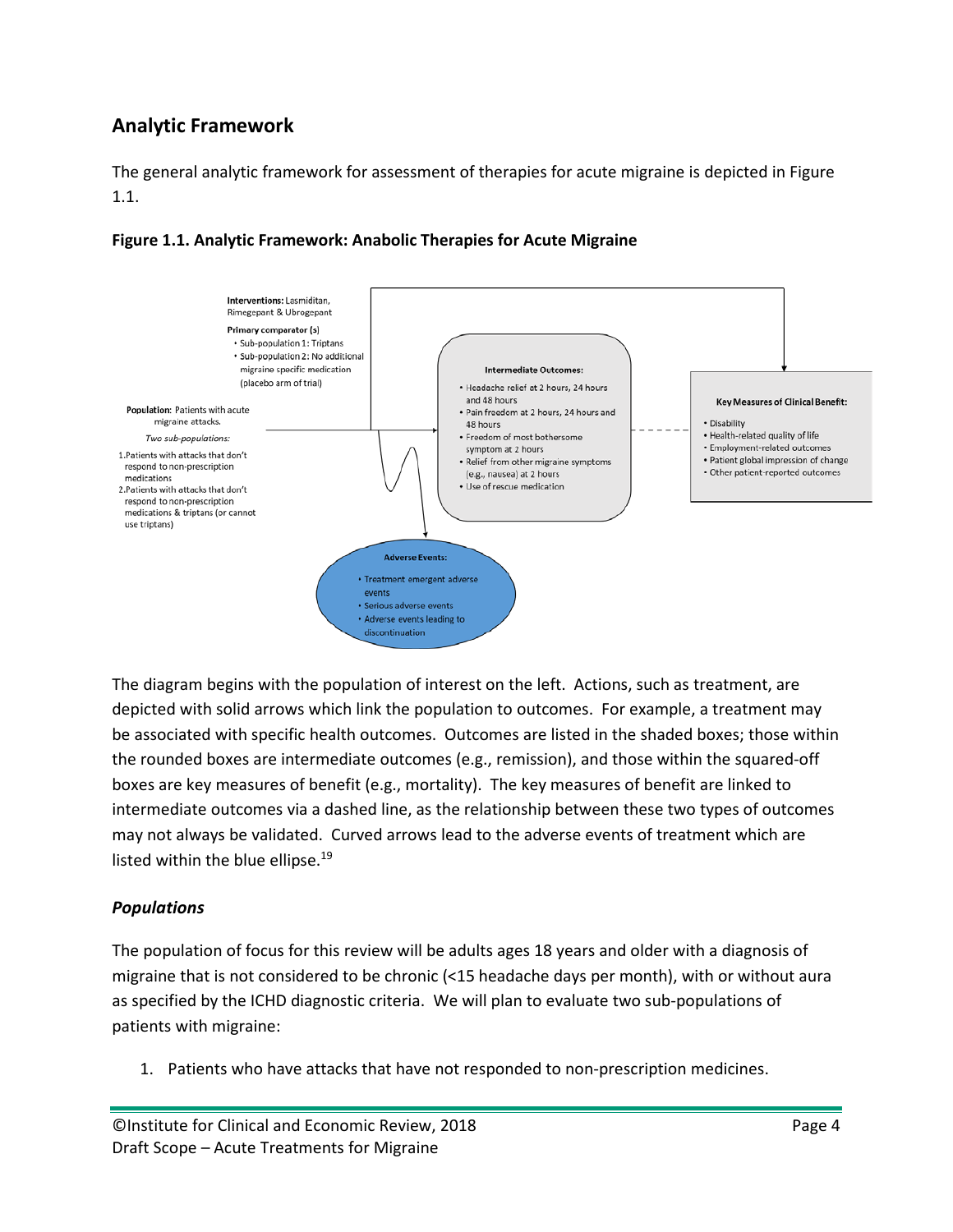2. Patients who have attacks that have not responded to non-prescription medicines and for whom triptans have not been effective, are not tolerated, or are contraindicated.

#### *Interventions*

The list of interventions was developed with input from patient organizations, clinicians, manufacturers, and payers on which drugs to include. The full list of interventions is as follows:

- Lasmiditan
- Rimegepant
- Ubrogepant

### *Comparators*

Data permitting, we intend to compare lasmiditan, rimegepant, and ubrogepant to each other and to triptans for sub-population 1. For sub-population 2, we intend to compare lasmiditan, rimegepant, and ubrogepant to each other and to no additional migraine-specific medication (as estimated by the placebo arms of the clinical trials). Since these new agents under review are all orally available, we will focus our comparison of triptans on the oral formulations. We will also consider comparing to other commonly used acute migraine therapies such as NSAIDS, ergot compounds, opioids, and barbiturates.

#### *Outcomes*

The outcomes of interest are described in the table below.

#### **Table 1.1. Key Outcomes and Harms**

The outcomes of interest include:

- Headache relief at two hours
- Sustained headache relief (at 24 hours and 48 hours)
- Pain freedom at two hours
- Sustained pain freedom (at 24 and 48 hours)
- Freedom from most bothersome symptom (MBS) at two hours
- Relief from other migraine symptoms (e.g., photophobia, phonophobia, nausea, vomiting) at two hours
- Patient global impression of change
- Use of rescue medication
- Disability
- Health-related quality of life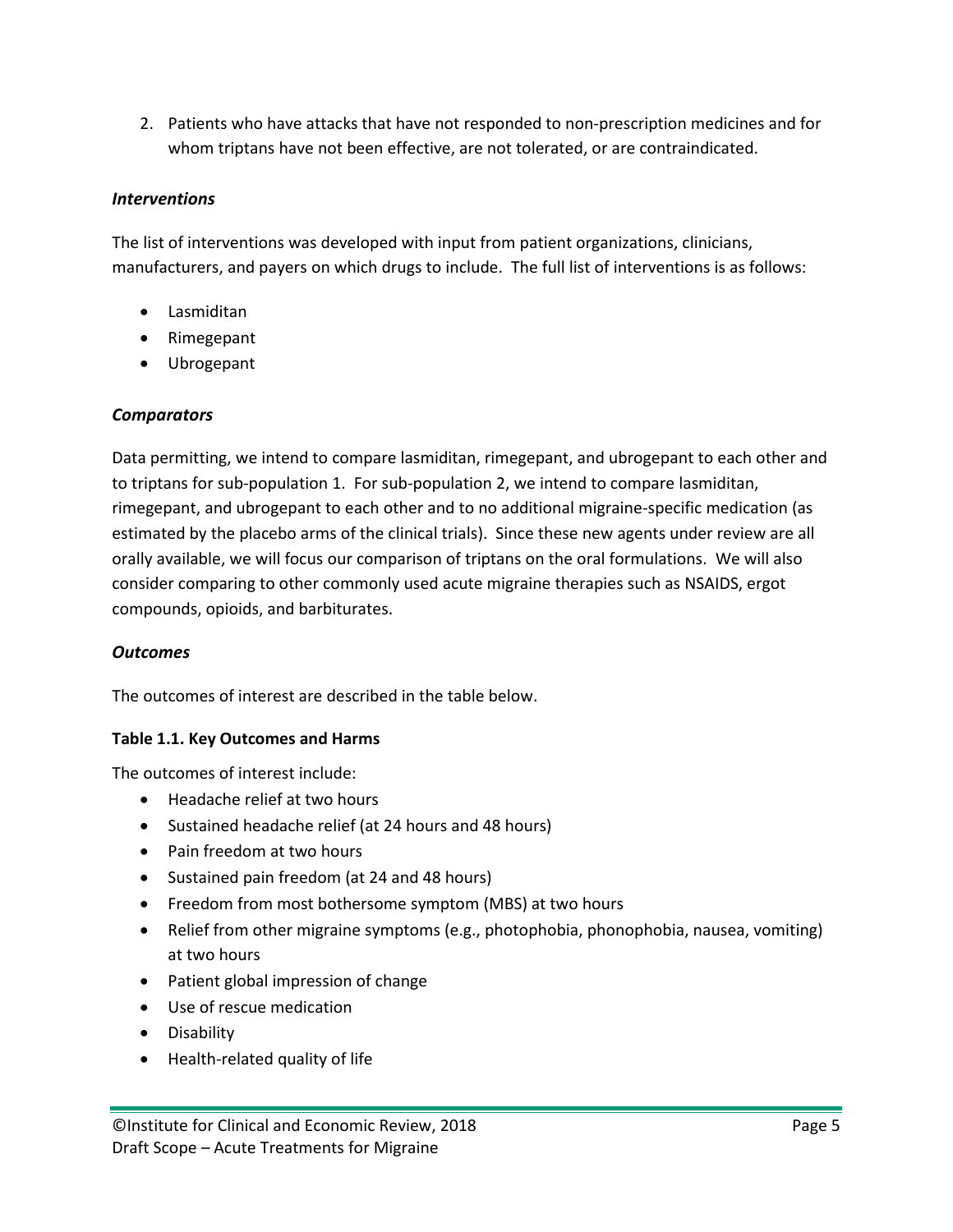- Other patient-reported outcomes (e.g., depression, anxiety, and difficulties in interpersonal relationships)
- Employment-related outcomes (e.g., unemployment, work productivity loss, absenteeism)
- Serious adverse events
- Treatment-emergent adverse events
- Adverse events leading to discontinuation

### *Timing*

Evidence on intervention effectiveness will be derived from studies of any duration, as long as they meet the study design criteria set forth above and measure the outcomes of interest.

### *Settings*

All relevant settings will be considered, with a focus on outpatient settings in the United States.

### **Potential Other Benefits and Contextual Considerations**

Our reviews seek to provide information on potential other benefits offered by the intervention to the individual patient, caregivers, the delivery system, other patients, or the public that would not have been considered as part of the evidence on comparative clinical effectiveness. These elements are listed in Table 1.2 on the following page.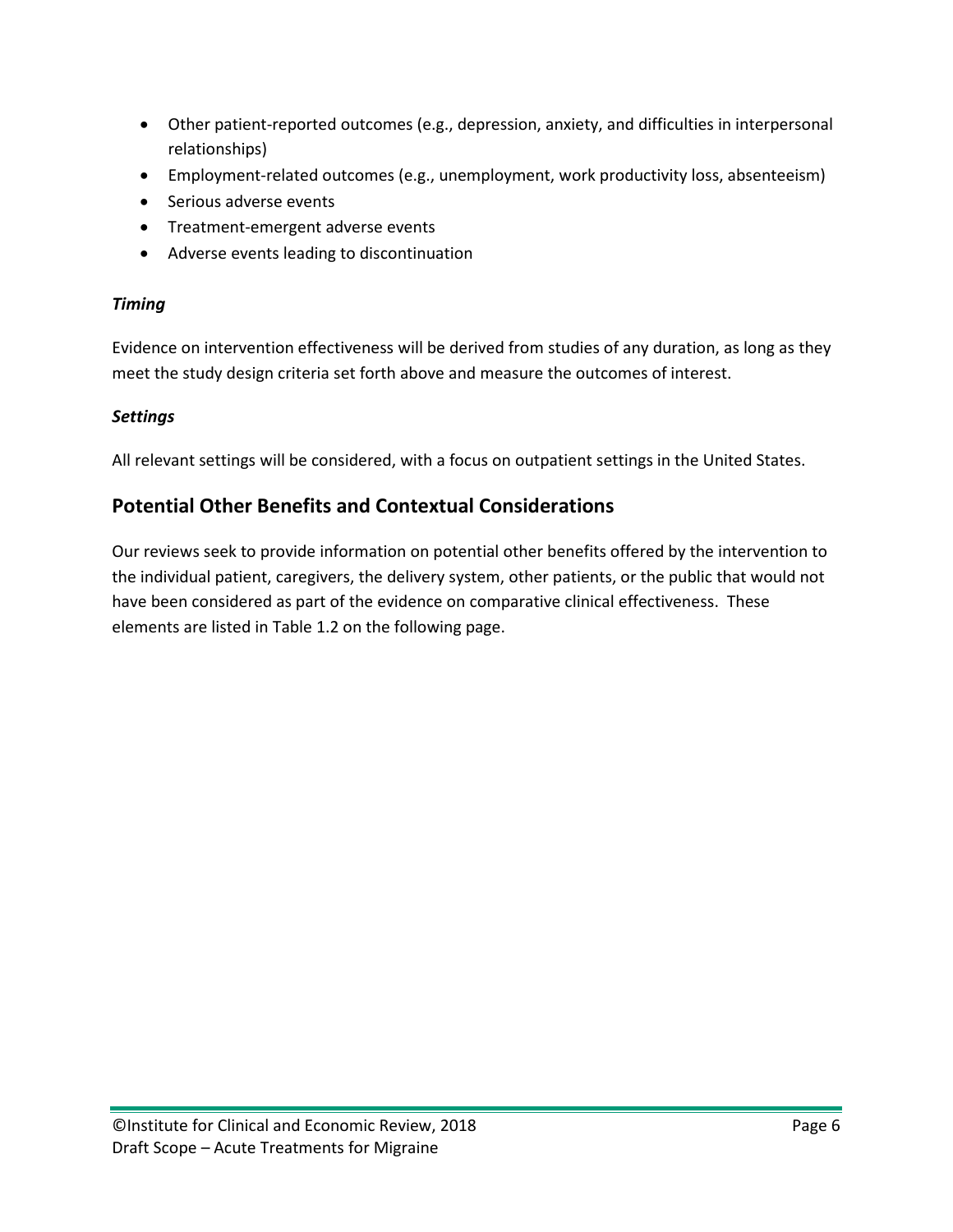### **Table 1.2. Potential Other Benefits and Contextual Considerations**

| <b>Potential Other Benefits</b>                                                                                      |
|----------------------------------------------------------------------------------------------------------------------|
| This intervention offers reduced complexity that will significantly improve patient outcomes.                        |
| This intervention will reduce important health disparities across racial, ethnic, gender, socio-economic, or         |
| regional categories.                                                                                                 |
| This intervention will significantly reduce caregiver or broader family burden.                                      |
| This intervention offers a novel mechanism of action or approach that will allow successful treatment of many        |
| patients for whom other available treatments have failed.                                                            |
| This intervention will have a significant impact on improving return to work and/or overall productivity.            |
| Other important benefits or disadvantages that should have an important role in judgments of the value of this       |
| intervention.                                                                                                        |
| <b>Potential Other Contextual Considerations</b>                                                                     |
| This intervention is intended for the care of individuals with a condition of particularly high severity in terms of |
| impact on length of life and/or quality of life.                                                                     |
| This intervention is intended for the care of individuals with a condition that represents a particularly high       |
| lifetime burden of illness.                                                                                          |
| This intervention is the first to offer any improvement for patients with this condition.                            |
| Compared to "the comparator," there is significant uncertainty about the long-term risk of serious side effects      |
| of this intervention.                                                                                                |
| Compared to "the comparator," there is significant uncertainty about the magnitude or durability of the long-        |
| term benefits of this intervention.                                                                                  |
| There are additional contextual considerations that should have an important role in judgments of the value of       |
| this intervention.                                                                                                   |
|                                                                                                                      |

ICER encourages stakeholders to provide input on these elements in their public comment submissions.

## **Scope of Comparative Value Analyses**

As a complement to the evidence review, we will develop a Markov simulation model to assess the cost-effectiveness of lasmiditan, rimegepant, and ubrogepant compared with each other and with oral triptans (e.g. almotriptan, eletriptan, frovatriptan, naratriptan, rizatriptan, sumatriptan, and zolmitriptan) in sub-population 1, and with each other and with no additional migraine-specific medication as estimated by the placebo arms of the clinical trials in sub-population 2, as defined in the analytical framework. The model will have a short cycle length (one day) and time horizon (e.g. two years) due to the relative acuteness of migraine attack onset and resolution. We anticipate that this time horizon will be sufficient for estimating the long-term cost-effectiveness of these acute treatments for migraine. The model structure will be based in part on models identified through a systematic review of the acute migraine literature. The base-case analysis will take a health care sector perspective (i.e., focus on direct medical care costs only). Data permitting, productivity losses will be considered in a separate analysis conducted from a societal perspective. The target population will consist of adults ages 18 years and older with acute migraine with or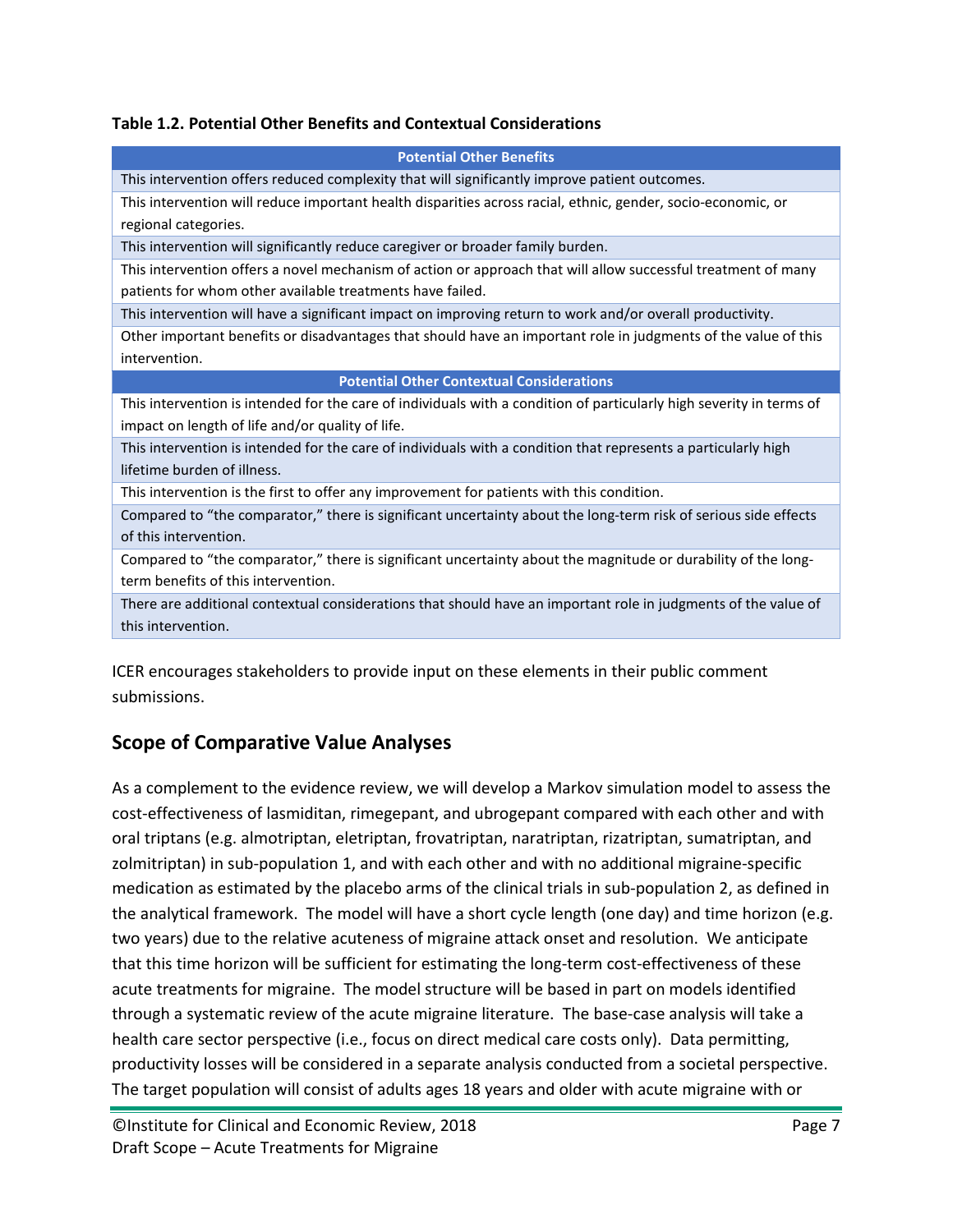without aura as specified by the ICHD diagnostic criteria and less than 15 headache days per month. The model will consist of Markov health states including presence of migraine and no migraine in each one-day period. Transition states will include treatment outcomes of migraine including resolution and recurrence of migraine. If data are available appropriately linking most bothersome symptoms other than pain to patient quality of life, these symptoms will also be included as an outcome in the model. Treatment-emergent serious adverse events, if any, will also be included as a transition state in the model. A cohort of patients will transition between states during predetermined one-day cycles over a two-year time horizon.

Key model inputs will include clinical probabilities, quality of life values, and health care costs (drug and non-drug treatment costs) associated with the modeled health states. The effects of lasmiditan, rimegepant, ubrogepant, and the comparators will be modeled by altering probabilities, costs, and other inputs to reflect comparative responses to those therapies from clinical trials. Treatment effectiveness of lasmiditan, rimegepant, ubrogepant, and the comparators will be estimated using network meta-analyses, if feasible.

Health outcomes and costs will be dependent on time spent in each health state, clinical events, adverse events (AEs), and the associated direct medical costs and utility (expressed as qualityadjusted life years [QALYs]) assigned to each state. Quality-of-life weights will be applied to each health state, including quality-of-life decrements for serious adverse events. The model will include direct medical costs, including but not limited to costs related to drug, condition-related care, and serious adverse events. In addition, productivity losses associated with migraine and gains from treatment will be included in a separate analysis if data allow. All costs and outcomes will be discounted by a rate of 3%. Relevant pairwise comparisons will be made between treatments, and results will be expressed in terms of the incremental cost per QALY gained. If indicated, threshold analyses will be conducted using cost per QALY gained to assess cost and benefit thresholds needed for a variety of willingness to pay cost-effectiveness thresholds. Additionally, we will conduct a cost per consequence analysis such as a cost per half-day or full day of migraine relief, pending data availability. One-way sensitivity analyses will be conducted on all model inputs, including the time horizon length, to assess their individual impact on outcomes. Probabilistic sensitivity analyses will be conducted to assess the impact of important model parameters simultaneously. Other scenario analyses accounting for specific parametric uncertainties will also be conducted, as appropriate.

In separate analyses, we will explore the potential health system budgetary impact of lasmiditan, rimegepant, and ubrogepant over a five-year time horizon, utilizing published or otherwise publicly available information on the potential population eligible for treatment and results from the simulation model for treatment costs and cost offsets. This budgetary impact analysis will indicate the relation between treatment prices and level of use for a given potential budget impact, and will allow assessment of any need for managing the cost of such interventions.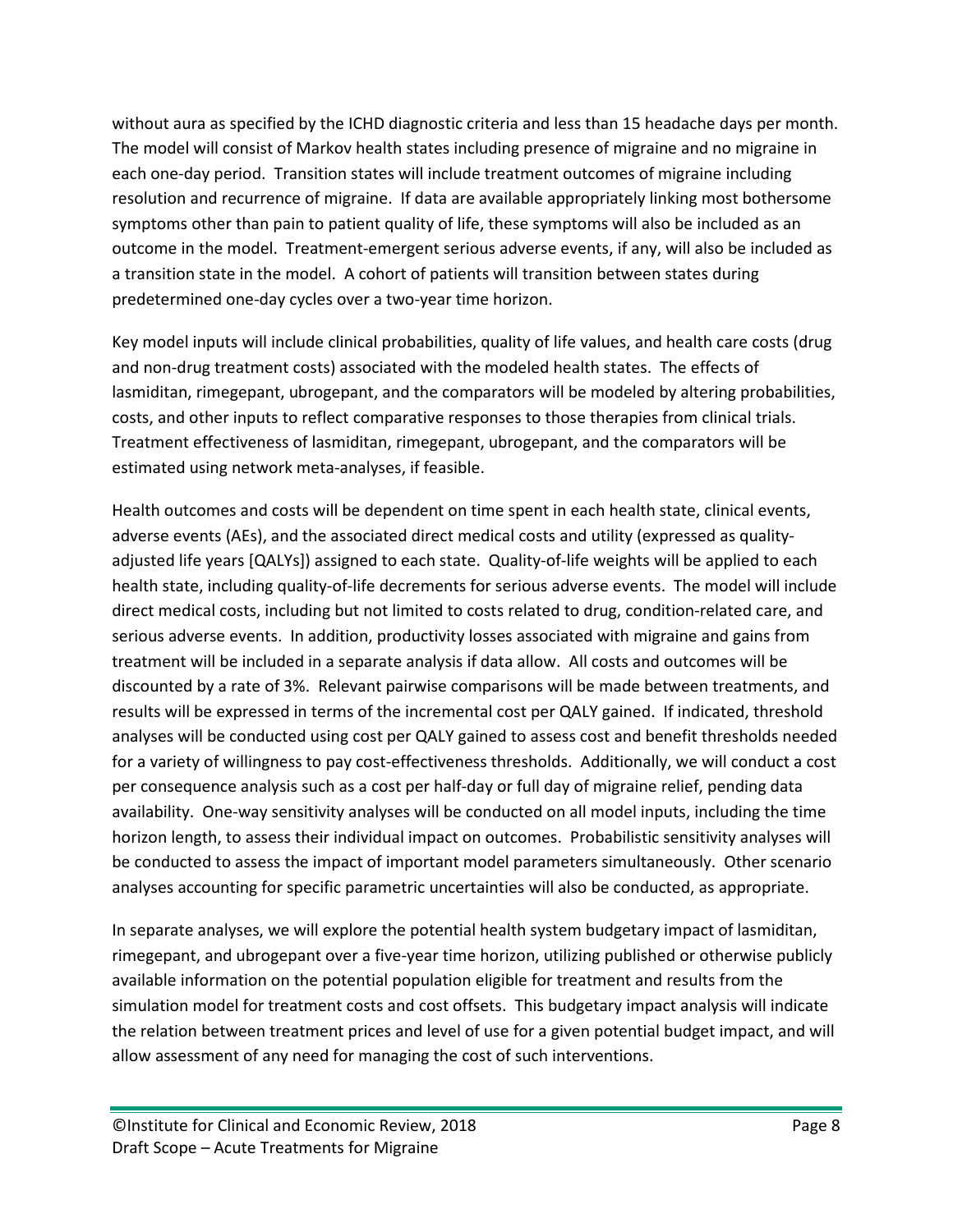More information on ICER's methods for estimating potential budget impact can be found at: [http://icer-review.org/wp-content/uploads/2018/05/ICER-value-framework-v1-21-18.pdf.](http://icer-review.org/wp-content/uploads/2018/05/ICER-value-framework-v1-21-18.pdf)

### *Identification of Low-Value Services*

As described in its Final Value Assessment Framework for 2017-2019, ICER will now include in its reports information on wasteful or lower-value services in the same clinical area that could be reduced or eliminated to create additional resources in health care budgets for higher-value innovative services (for more information, see [https://icer-review.org/material/final-vaf-2017-](https://icer-review.org/material/final-vaf-2017-2019/) [2019/\)](https://icer-review.org/material/final-vaf-2017-2019/). These services are ones that would not be directly affected by the new acute treatments (e.g., emergency department visits for migraine attacks/attacks), as these services will be captured in the economic model. Rather, we are seeking services used in the current management of migraine beyond the potential offsets that arise from a new intervention. ICER encourages all stakeholders to suggest services (including treatments and mechanisms of care) that could be reduced, eliminated, or made more efficient.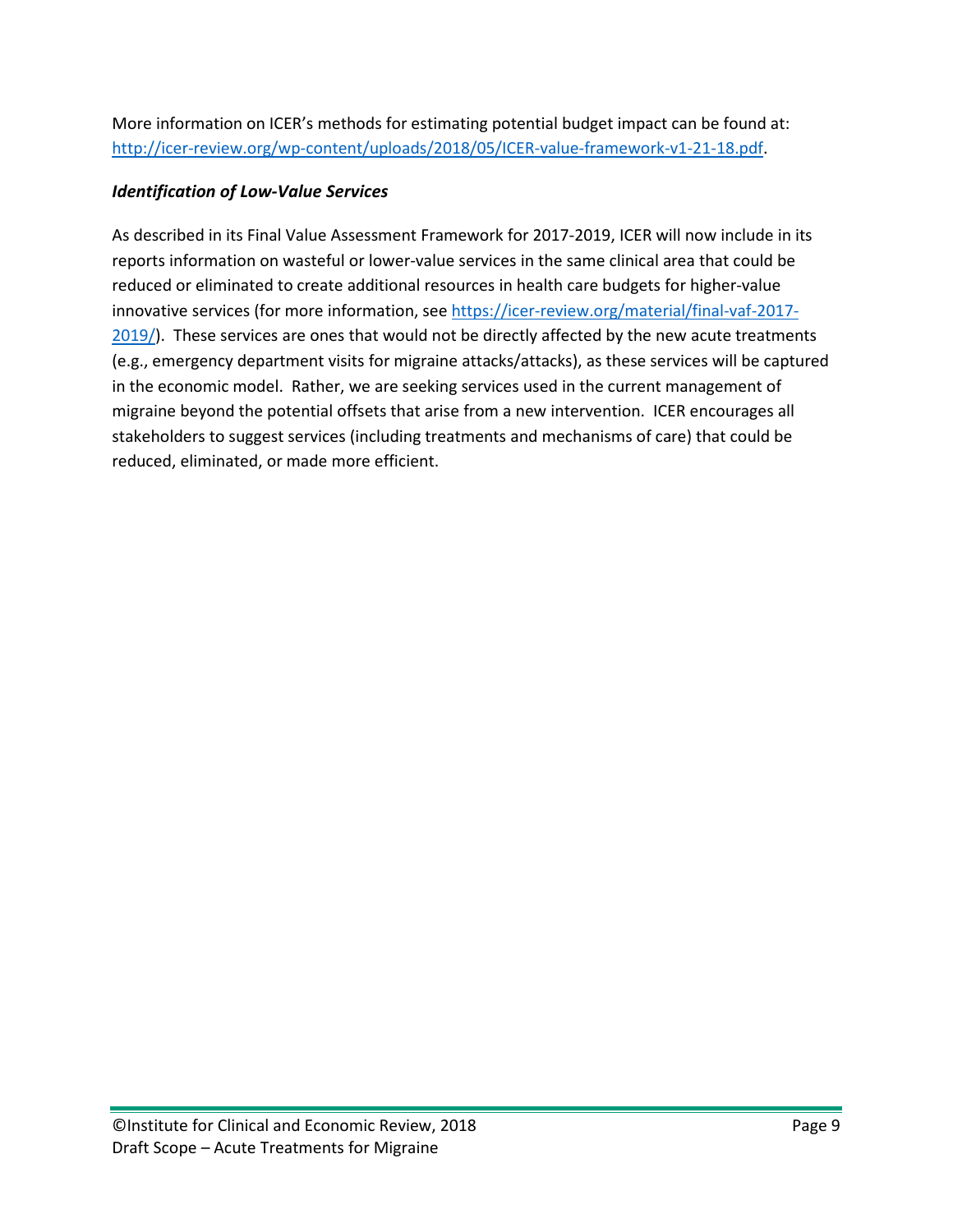## **References**

- <span id="page-9-0"></span>1. Lipton RB, Bigal ME, Diamond M, Freitag F, Reed ML, Stewart WF. Migraine prevalence, disease burden, and the need for preventive therapy. *Neurology.* 2007;68(5):343-349.
- <span id="page-9-1"></span>2. Burch RC, Loder S, Loder E, Smitherman TA. The prevalence and burden of migraine and severe headache in the United States: updated statistics from government health surveillance studies. *Headache.* 2015;55(1):21-34.
- <span id="page-9-2"></span>3. Vo P, Fang J, Bilitou A, Laflamme AK, Gupta S. Patients' perspective on the burden of migraine in Europe: a cross-sectional analysis of survey data in France, Germany, Italy, Spain, and the United Kingdom. *J Headache Pain.* 2018;19(1):82-82.
- <span id="page-9-3"></span>4. Hawkins K, Wang S, Rupnow M. Direct cost burden among insured US employees with migraine. *Headache.* 2008;48(4):553-563.
- <span id="page-9-4"></span>5. Stokes M, Becker WJ, Lipton RB, et al. Cost of health care among patients with chronic and episodic migraine in Canada and the USA: results from the International Burden of Migraine Study (IBMS). *Headache.* 2011;51(7):1058-1077.
- <span id="page-9-5"></span>6. Ford JH, Ye W, Nichols RM, Foster SA, Nelson DR. Treatment patterns and predictors of costs among patients with migraine: evidence from the United States medical expenditure panel survey. *Journal of medical economics.* 2019:1-10.
- <span id="page-9-6"></span>7. Messali A, Sanderson JC, Blumenfeld AM, et al. Direct and Indirect Costs of Chronic and Episodic Migraine in the United States: A Web-Based Survey. *Headache.* 2016;56(2):306-322.
- 8. Raval AD, Shah A. National Trends in Direct Health Care Expenditures Among US Adults With Migraine: 2004 to 2013. *The journal of pain : official journal of the American Pain Society.*  2017;18(1):96-107.
- 9. Bonafede M, Sapra S, Shah N, Tepper S, Cappell K, Desai P. Direct and Indirect Healthcare Resource Utilization and Costs Among Migraine Patients in the United States. *Headache.*  2018;58(5):700-714.
- <span id="page-9-7"></span>10. GBD 2016 Headache Collaborators. Global, regional, and national burden of migraine and tension-type headache, 1990-2016: a systematic analysis for the Global Burden of Disease Study 2016. *The Lancet Neurology.* 2018;17(11):954-976.
- <span id="page-9-8"></span>11. Headache Classification Committee of the International Headache Society. Headache Classification Committee of the International Headache Society (IHS) The International Classification of Headache Disorders, 3rd edition. *Cephalalgia : an international journal of headache.* 2018;38(1):1-211.
- <span id="page-9-9"></span>12. Russell MB, Rasmussen BK, Thorvaldsen P, Olesen J. Prevalence and sex-ratio of the subtypes of migraine. *International journal of epidemiology.* 1995;24(3):612-618.
- <span id="page-9-10"></span>13. Loder E. Triptan therapy in migraine. *The New England journal of medicine.* 2010;363(1):63-70.
- <span id="page-9-11"></span>14. Kelman L. The triggers or precipitants of the acute migraine attack. *Cephalalgia : an international journal of headache.* 2007;27(5):394-402.
- <span id="page-9-12"></span>15. Charles A. Migraine. *The New England journal of medicine.* 2017;377(17):1698-1699.
- <span id="page-9-13"></span>16. Cameron C, Kelly S, Hsieh SC, et al. Triptans in the Acute Treatment of Migraine: A Systematic Review and Network Meta-Analysis. *Headache.* 2015;55 Suppl 4:221-235.
- <span id="page-9-14"></span>17. Eftekhari S, Salvatore CA, Calamari A, Kane SA, Tajti J, Edvinsson L. Differential distribution of calcitonin gene-related peptide and its receptor components in the human trigeminal ganglion. *Neuroscience.* 2010;169(2):683-696.
- <span id="page-9-15"></span>18. Hansen JM, Hauge AW, Olesen J, Ashina M. Calcitonin gene-related peptide triggers migrainelike attacks in patients with migraine with aura. *Cephalalgia : an international journal of headache.* 2010;30(10):1179-1186.